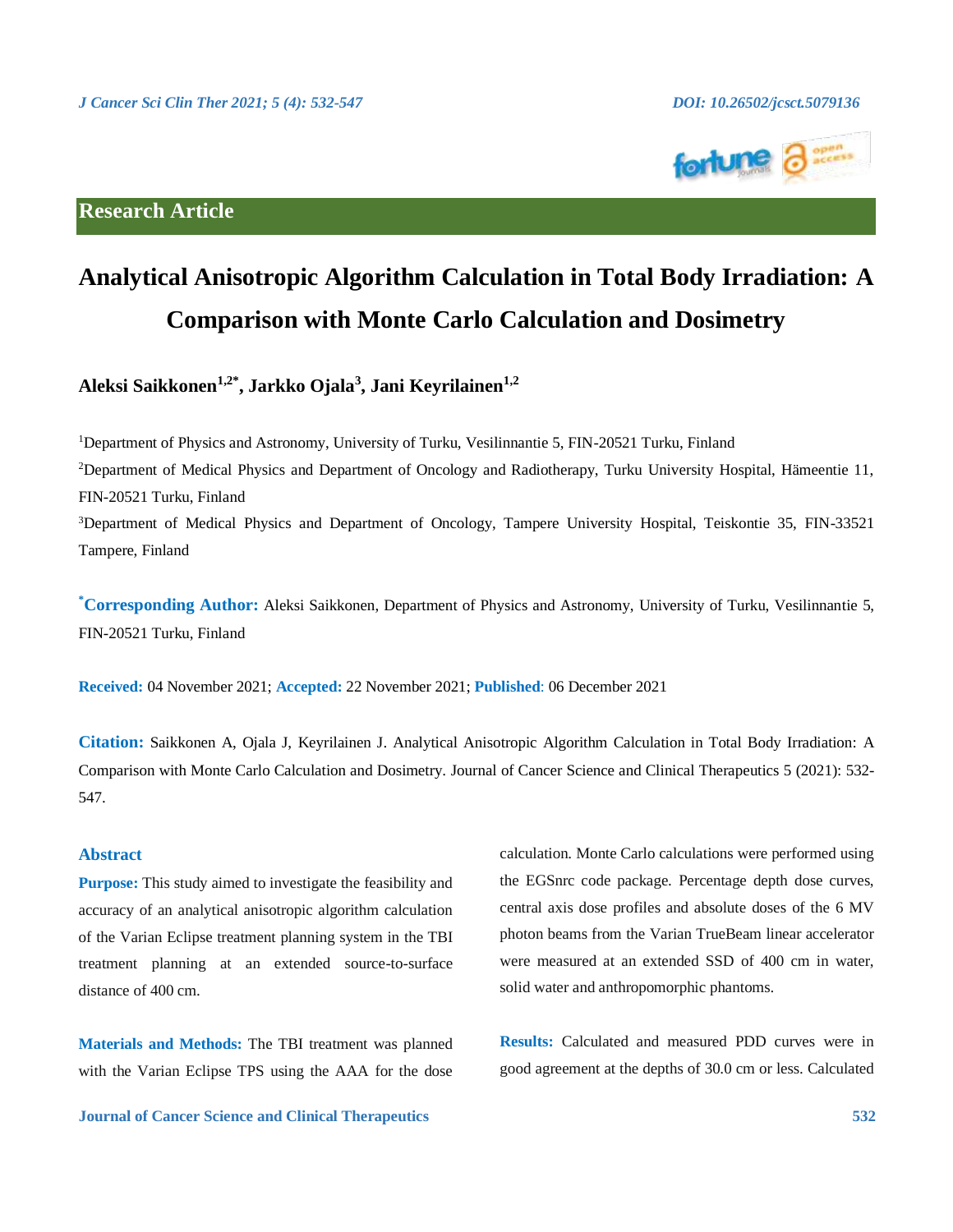and measured central axis dose profiles were clinically acceptable, observing the largest uncertainties close the field edges. Absolute dose measurements in water phantoms showed that the MC and AAA calculations overestimated doses by up to 2.2 % and 1.8 %, respectively. In the anthropomorphic phantom, the difference between measured and calculated mean doses in the whole body volume was 1.0 % and 6.2 % for MC and AAA, respectively. In the AAA calculation, the largest observed difference was 8.3 % in the head.

**Conclusions:** The Eclipse's AAA calculation can be safely used for the TBI treatment planning at the extended SSD of 400 cm. However, in order to achieve a higher level of accuracy in the TBI planning, one must carefully validate the TPS at extended SSDs.

**Keywords:** Dose calculation; Monte Carlo; radiotherapy; Radiophotoluminescence; Total body irradiation

**Abbreviation:** AAA- Analytical anisotropic algorithm; AP- Anterior-posterior; BP2- Blue Phantom 2; CA-Collimator rotation angle; CT- Computed tomography; IC-Ionization chamber; MC- Monte Carlo; MU- Monitor unit; PA- Posterior-anterior; PDD- Percentage depth dose; RPL-Radiophotoluminescence; RT- Radiation therapy; SD-Standard deviation; SSD- Source-to-surface distance; TBI-Total body irradiation; TPS- Treatment planning system

# **1. Introduction**

Total body irradiation (TBI) is a radiation therapy (RT) technique that plays an essential role in the treatment planning of patients with acute myeloid or lymphoid leukemia undergoing hematopoietic stem cell transplantation [1]. The purpose of treatment is the irradiation of whole bone marrow to reduce the number of viable cells and immuno-suppress the patient sufficiently to avoid rejection of the donor bone marrow transplant. In TBI in general, the uniformity of the dose distribution along the cranio-caudal body axis is of the order of  $\pm 10$  % of the prescribed dose [2]. A fractionated TBI treatment can be performed either before or after the chemotherapy [1]. There are numerous techniques for delivering the TBI treatment: a technique can vary based on the way the dose is delivered, the beam energy is used, or the patient is orientated. For instance, one of the most recently studied techniques is a volumetric modulated arc therapy, where the patient is lying on the couch at the Source-to-Surface Distance (SSD) of around 200 cm [3,4]. More commonly used is an Anterior-Posterior (AP) / Posterior-Anterior (PA) technique with the extended SSD of approximately 400 cm, where the patient is lying on the couch either down supine or on his/her side or in a standing position [1,2]. Traditionally, the TBI treatment planning has been based on point (e.g. head, sternum, abdomen, pelvis/symphysis and ankles) dose measurements, while recently, also the computed tomography (CT) -based TBI treatment planning has become more widely used [1]. In the latter, the treatment planning systems (TPS) can give accurate information about the dose to critical organs, e.g. lungs. For TBI, the clinical TPSs such as the Eclipse (Varian Medical Systems Inc., Palo Alto, CA, USA) and its analytical anisotropic algorithm (AAA) have been studied earlier with relatively incoherent results [5-8]. The Monte Carlo (MC) calculation methods provide an efficient way to investigate the dosimetry in RT under non-reference conditions and they are considered to be the most accurate dose calculation methods [9,10]. Anyhow, the general-purpose MC codes, such as the one used in this work, are not intended for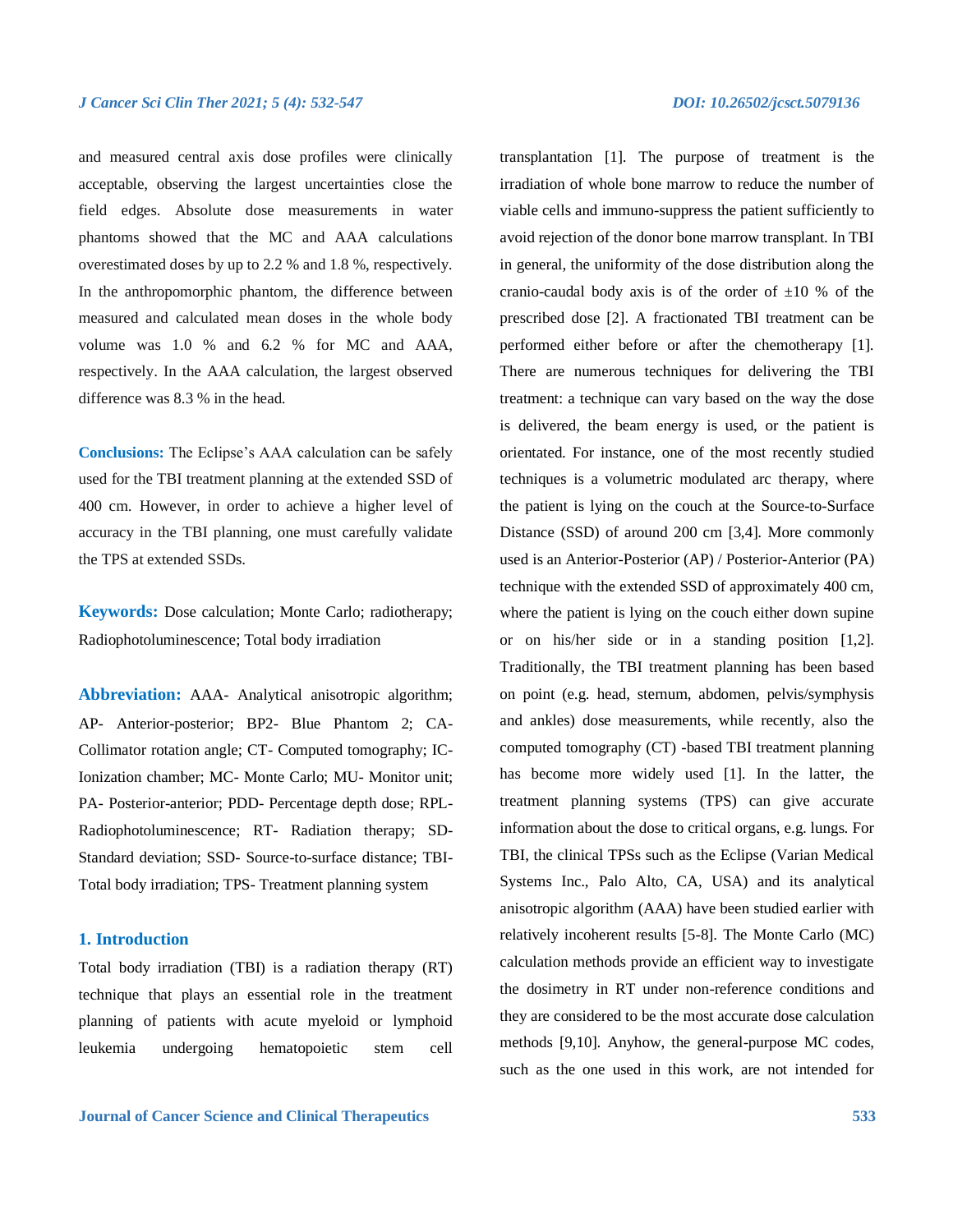direct use in clinical treatment planning, but they are superb tools for dose validation, e.g., in the TBI planning [11,12]. The aim of this work was to investigate the feasibility and accuracy of the Varian Eclipse's AAA calculation in the TBI treatment planning at an extended SSD of 400 cm by comparing it with MC calculation and different dosimetry methods. To our knowledge, this is the first time the EGSnrc MC calculation is used to evaluate the accuracy of AAA (version 15.6.04) calculation in the TBI treatments.

# **2. Materials and Methods**

### **2.1. Dose calculation methods**

The AAA (version 15.6.04) dose calculation was performed using the Eclipse TPS at the Department of Oncology and Radiotherapy of Turku University Hospital (Turku, Finland). The standard clinical TBI practice utilized at our department was used in all calculations: a photon beam with the nominal energy of 6 MV, a dose rate of 200 monitor units (MU)/min, a field size of 40.0  $x$  40.0 cm<sup>2</sup> defined at the SSD of 100 cm, a collimator rotation angle (CA) of 45°, a gantry rotation angle of 90° and an extended SSD of 400 cm, the treatment parameters fed into the TrueBeam (Varian Medical Systems Inc., Palo Alto, CA, USA) linear accelerator (linac). No compensators were used in this study. MC calculations were performed with the EGSnrc (version 2018, National Research Council Canada, Ottawa, Ontario, Canada) code package, which is a software toolkit for modeling the transport of electrons and photons through the matter [13]. The EGSnrc-based BEAM simulations for the 6 MV photon beam from the TrueBeam linac were based on manufacturer's phase-space files, which after concatenation were used as source in the subsequent treatment head simulations. The phase-space file data was collected at a plane above the jaws and the

input file for the simulation contained the jaws, an approximation of the collimator baseplate, the multi-leaf collimator in a park position, the light field reticle, and the interface mount with the geometrical and material details provided by the manufacturer.

The EGSnrc-based phantom dose calculations were performed with the DOSXYZnrc, which is a code for calculating dose distributions in a rectilinear voxel phantom. The absolute dose calibration in the simulations followed the technique by Popescu et al. [14], assuming that the backscatter to the monitor chamber is small with the TrueBeam [15]. In all simulations, the used electron and photon transport cutoff parameters were 0.700 MeV and 0.01 MeV, respectively. Other EGSnrc parameters utilized were the same as those described in Partanen et al. [16]. The CT-based patient phantom geometry for the full MC simulations was reconstructed from the CT dataset, exported from the TPS, with the CTCREATE code in the MC code package. The CT number-to-material and density conversion curve was defined using the tissue characterization phantom (RMI Gammex 467, Middleton, WI, USA). The corresponding cross section data for the materials were applied in the MC dose calculation. The materials matched the material table in the TPS and the density ranges of the materials applied in the full MC simulations were specified by defining the halfway between the nominal densities of every two consecutive materials in the TPS's material library [17]. For the couch surface (cork) and the material inside the couch (polystyrene), a single value of Hounsfield unit and densities were assigned and defined. The calculation grid size was set to 2.5 mm. In each DOSXYZnrc simulation, the number of particle histories used was selected, so that the statistical uncertainty in the high-dose voxels was about 0.5 % on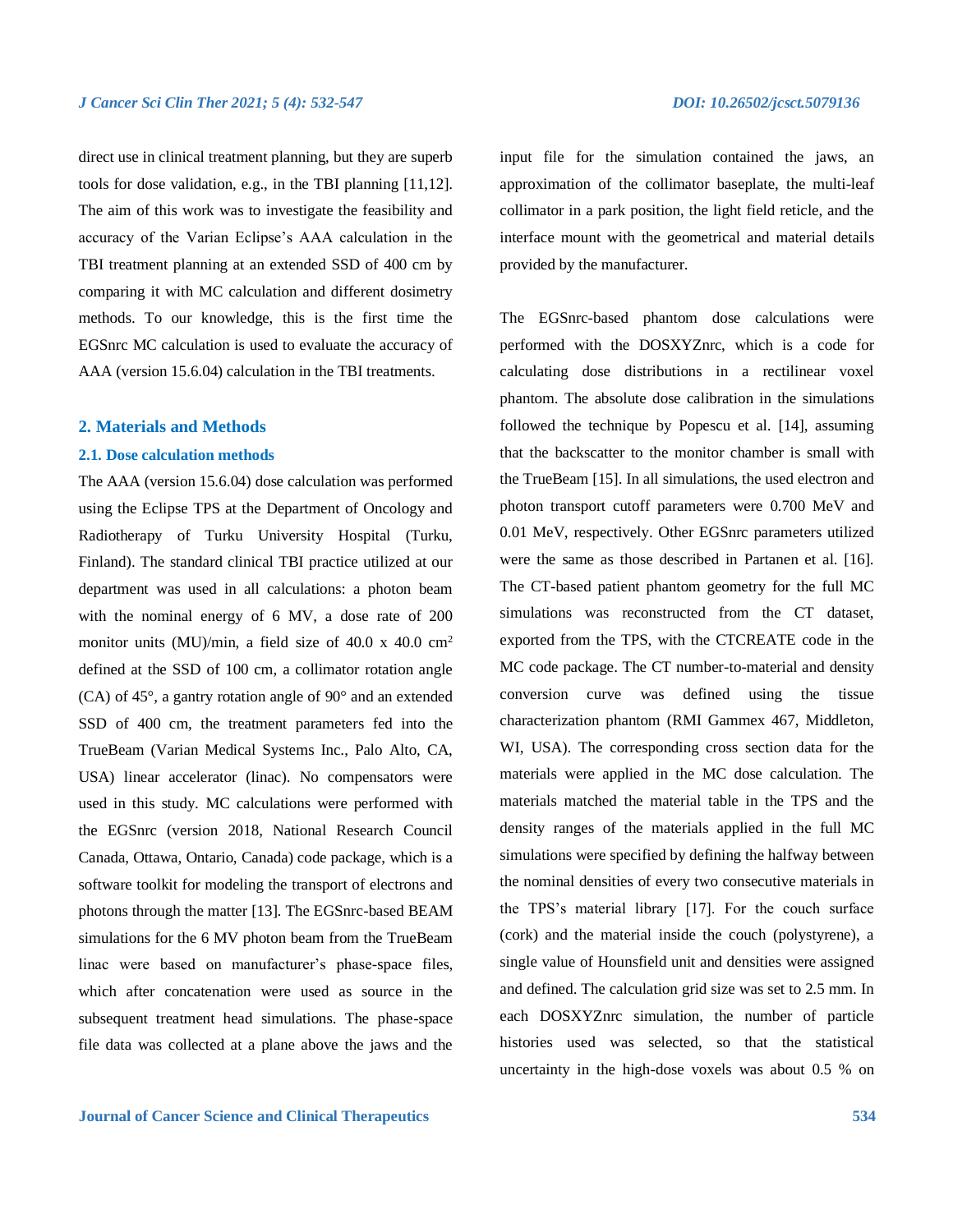average. The MC simulations produced inherently the dose distributions in dose report mode dose-to-medium. The dose calculations with MC and AAA, as well as the dose measurements were compared against each other in the standard conditions (the SSD of 100 cm and the field size of  $10.0 \times 10.0 \text{ cm}^2$ ) and all results appeared to be within 1 % and 1 mm.

# **2.2. Dose measurement methods**

The treatment field size for TBI is  $40.0 \times 40.0 \text{ cm}^2$  defined at the SSD of 100 cm, which corresponds to the projected field size of  $160.0 \times 160.0 \text{ cm}^2$  at the SSD of 400. Thus, with the CA 45°, the maximum (diagonal) width of the field is 226 cm, which makes the collection of field data quite challenging. For this reason, also small fields were studied to collect more data for the comparison. In this study, the dose rate of 400 MU/min was used in the measurements for speeding up the irradiation process and minimizing the errors.

# **2.2.1. Percentage depth dose curves and central axis dose profiles**

Percentage depth dose (PDD) curves and profiles were measured in a water phantom (BP2, IBA Blue Phantom 2, IBA Dosimetry GmbH, Schwarzenbruck, Germany) using two identical ionization chambers (IC, IBA CC13, IBA Dosimetry GmbH, Schwarzenbruck, Germany); one for the field measurements in water and one for the reference measurements in air to correct the readout changes caused by the fluctuations in linac output. The main detector was placed in the middle of the field in the water phantom and the reference detector was placed in the air close to the treatment head. The phantom was set up at an SSD of 400 cm defined as a distance from an x-ray source to the plastic front wall of the phantom. The field size of  $40.0 \times 40.0 \text{ cm}^2$ at the SSD of 100 cm and CA 45° were used in the PDD measurements (Figure 1).



**Figure 1:** Varian TrueBeam linear accelerator (linac) in a standard clinical total body irradiation (TBI) configuration and IBA Blue Phantom 2 (BP2) set-up at the SSD of 400 cm measured from the x-ray source to the outer side of the phantom plastic wall (SSD: source-to-surface distance).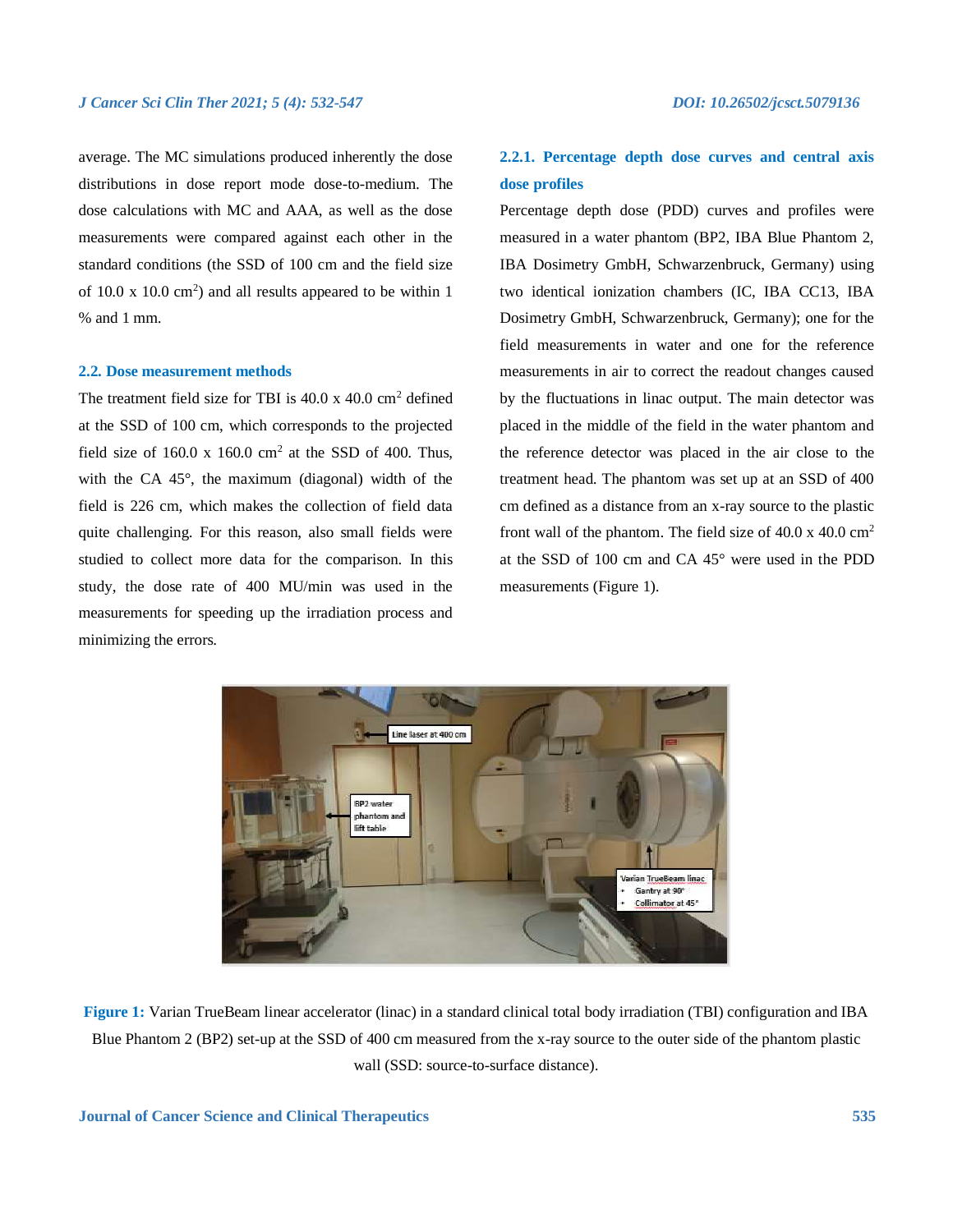Because in the BP2 phantom the wall thickness is quite large (1.5 cm), the PDD curves were also measured using solid water slabs (Solid Water HE, Gammex - a Sun Nuclear Company, Middleton, WI, USA) with a density of 1.032 g/cm<sup>3</sup> . These measurements were performed together with a parallel plate IC (IBA PPC40) to get more precise results close to the depth dose maximum i.e. at the depths of 0.2-10.0 cm.

Additionally, the PDDs were measured with radiophotoluminescence (RPL) dosimeters and calculated with AAA and MC between the depths of 1.5 cm and 30.0 cm. Five RPL dosimeters were used at each depth. The utilized RPL dosimetry system (Dose Ace, AGC Techno Glass Co., Shizuoka, Japan) included cylindrical RPL dosimeters 1.5 mm in diameter and 12.0 mm in length. The effective atomic number of dosimeters is 12.04 and their density is 2.61 g/cm<sup>3</sup>. The used RPL dosimeter (Dose Ace GD-302M) can be operated at a wide dose range from 10 μGy to 100 Gy, which makes it suitable for various applications. An RPL dosimetry reader (Dose Ace FGD-1000) was used to record the absorbed dose [18].

Central axis dose profiles were measured in the BP2 phantom using two ICs (IBA CC13). Measurements were performed for the field sizes of  $2.5 \times 2.5$  cm<sup>2</sup>,  $5.0 \times 5.0$  cm<sup>2</sup> and  $7.5 \times 7.5$  cm<sup>2</sup> at the SSD of 100 cm, corresponding to the projected field sizes of  $10.0 \times 10.0 \text{ cm}^2$ ,  $20.0 \times 20.0 \text{ cm}^2$ and 30.0 x 30.0  $\text{cm}^2$  at the SSD of 400 cm. Inline and crossline profiles were obtained at the depths of 2.0, 10.0 and 20.0 cm using the scanning speed of 0.3 cm/s. Additionally, center area from both diagonal profiles were obtained at the depth of 10.0 cm using the field size of  $160.0 \times 160.0$  cm<sup>2</sup> at the SSD of 400 cm with CA 45°.

In the calculation of PDD curves and central axis dose profiles, corresponding geometry was used as a solid water phantom and virtually generated BP2 phantom. All PDD curves were normalized to 77 % the dose at the depth of 10.0 cm, while for the profiles it was done to 100 % the dose at the central axis. The calculated and measured PDDs and profiles were plotted together to analyze any deviations at the extended SSD.

### **2.2.2. Absolute dose**

The absolute dose was measured with a thimble IC (PTW30013, PTW-Freiburg GmbH, Freiburg, Germany) using three different phantoms: 1) In a large water phantom (BP2), the dose was obtained at the depths of 10.0 cm and 20.0 cm defined as a distance from the phantom's outer wall. 2) In a small water phantom  $(30 \times 30 \times 30 \text{ cm}^2)$ , the measurements were performed at the depth of 10.0 cm. 3) To simulate lungs, the doses were obtained in the middle of two 2-cm-thick and two 7-cm-thick polystyrene (0.032 g/cm<sup>3</sup> ) slabs placed between 2- and 3-cm-thick slabs of solid water  $(1.032 \text{ g/cm}^3)$  (Figure 2). This phantom was scanned with the Aquilion LB (Toshiba Corp., Tokyo, Japan) CT scanner using 0.5-mm-thick slices, 0.7 x 0.7 mm<sup>2</sup> in-plane resolution, and 120 kV tube voltage. Finally, the CT image set was imported to TPS. In all phantoms, the dose of 300 MU was measured four times using a dose rate of 400 MU/min and a projected field size of 10.0 x 10.0 cm<sup>2</sup> at the SSD of 400 cm. These measurements were replicated and calculated with the AAA and MC in the identical beam geometry using identical virtually generated water phantoms and a lung phantom based on the set of CT images.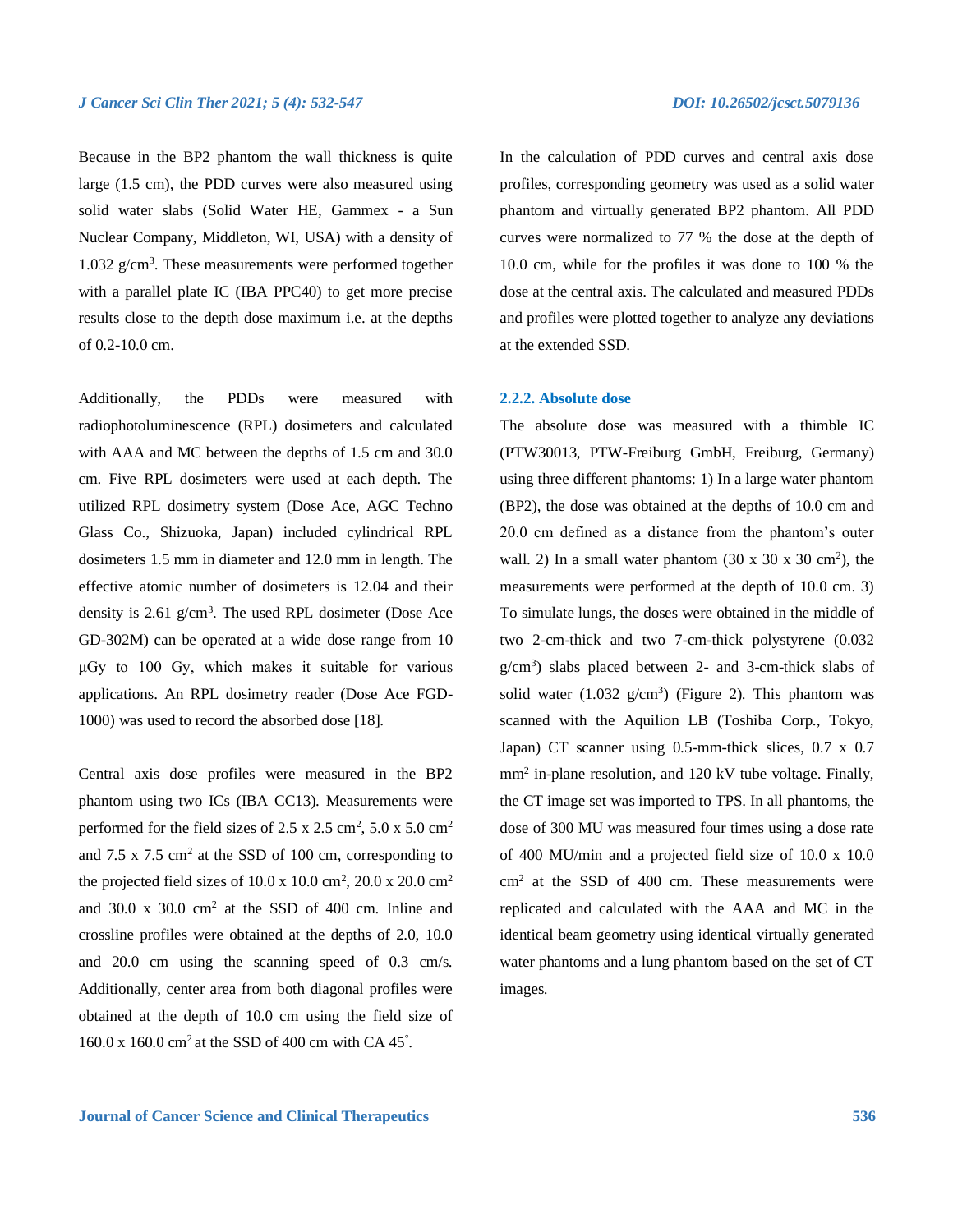

**Figure 2:** Lung phantom made of two 2-cm-thick and two 7-cm-thick polystyrene slabs placed between 2- and 3-cm-thick solid water slabs. (a): A side view of the dosimetry setup. (b): A top view of the dosimetry setup. Units in figure are cm (IC: ionization chamber, d: depth).

For the sake of accuracy, the measurements were repeated in the small water phantom with the RPL dosimeters in order to define the correction factors for the energy response. The doses were recorded using five RPLs placed to the middle of the field. The results of IC and RPL measurements were used to calculate the correction factors for the RPLs, which take into account the energy response and dose correction. This was done for three different batches of RPL dosimeters to get individual correction factors for each of the batches.

# **2.2.3. Anthropomorphic phantom**

An anthropomorphic phantom (CIRS ATOM Model 701-C Adult Male Dosimetric Phantom, Computerized Imaging Reference Systems, Inc., Norfolk, VA, USA) was used to simulate the TBI treatment (Figure 3). Its anatomical references are height of 173 cm, weight of 73 kg and thorax dimensions of 23 cm x 32 cm. The phantom was scanned

with the CT in a head first-decubitus left position (2-mmthick slices,  $1.4 \times 1.4$  mm<sup>2</sup> in-plane resolution,  $120 \text{ kV}$  tube voltage) and the CT images were imported to the TPS. An RT plan was calculated by following our routine clinical practice for the TBI treatment: two fields (AP and PA) with the field size of 40.0 x 40.0 cm<sup>2</sup> (defined at the SSD of 100 cm), a CA 45° and a mean dose of 2.0 Gy per fraction in the whole body volume. The phantom was placed to the center of the treatment field and the SSD of 400 cm was set to the middle of the sternum. Inside the phantom, the 45 RPL dosimeters were placed accordingly: five in the head, five in the neck, four in both lungs, two in the heart and 25 in the stomach and pelvic regions. The same plan was then re-calculated with the MC. Calculated doses with AAA and MC were collected from the positions of RPL dosimeters. In the TPS, the corresponding 45 structures were created and placed accordingly inside the scanned phantom.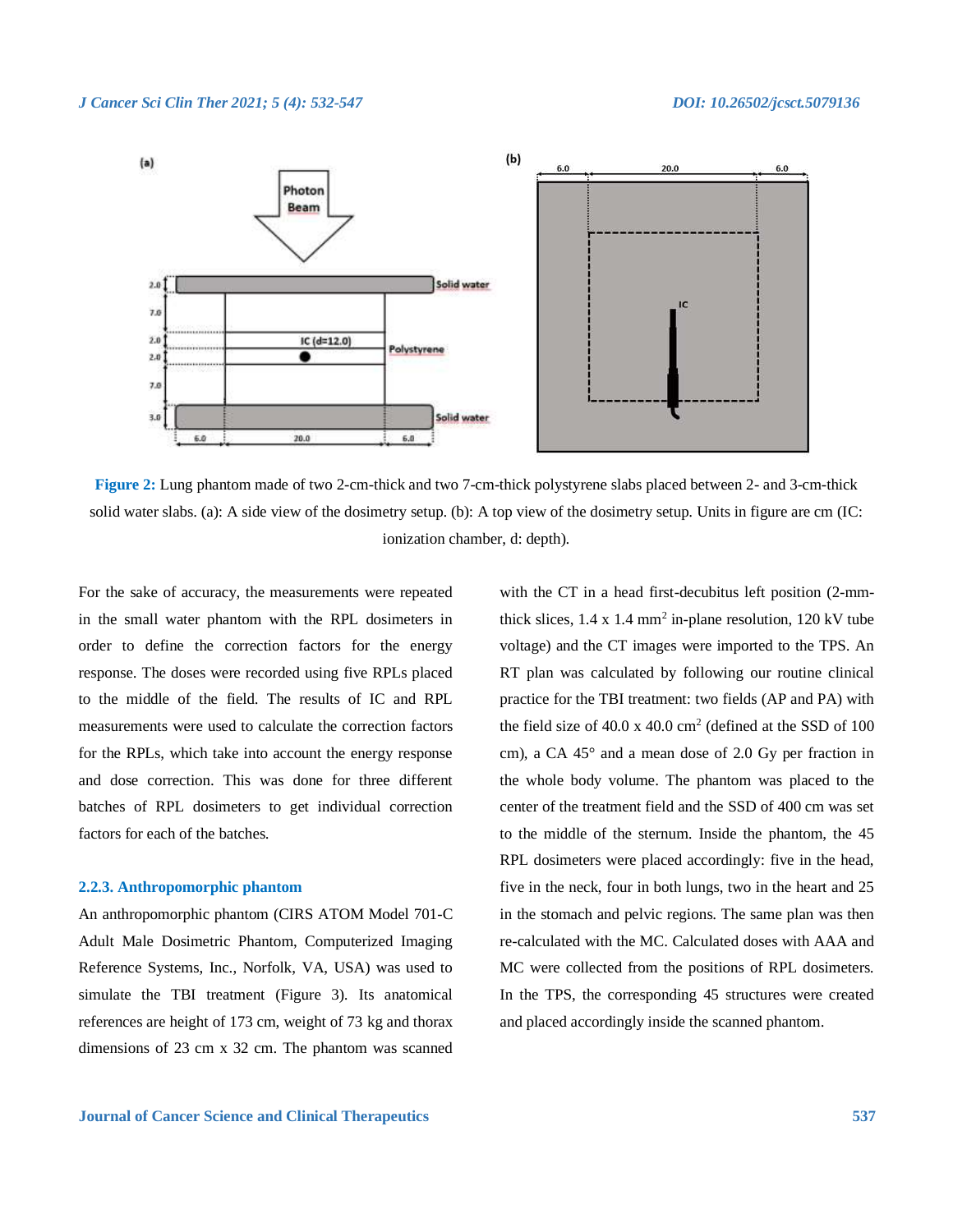

**Figure 3:** Anthropomorphic phantom ATOM designed for investigating the organ dose and whole body effective dose. The 25 mm-thick cross-sections (2…, 38) used for the measurements are marked, as well as the measurement points (A-E) at the three different cross-sections. Units in figure are cm (brown: bone tissue, grey: soft tissue, light red: lung tissue, yellow: brain tissue).

# **3. Results**

# **3.1. Percentage depth dose curves and central axis dose profiles**

The measured and calculated PDD curves for 160.0 x 160.0 cm<sup>2</sup> field size at the SSD of 400 cm are presented in Figure 4 and examples of measured and calculated field profiles are presented in Figure 5. In the selected profiles, the differences between measurements and calculations are

largest of all profiles. The measured and calculated diagonal profiles with a CA 45° for 160.0 x 160.0 cm<sup>2</sup> field size at 10 cm depth at the SSD of 400 cm are presented in Figure 6. The PDD curves were normalized 77 % the dose at the depth of 10.0 cm and profiles were normalized 100 % the dose at the central axis. The calculated PDD curves differ 2 % or less from the measured ones at the depths of 30.0 cm or less.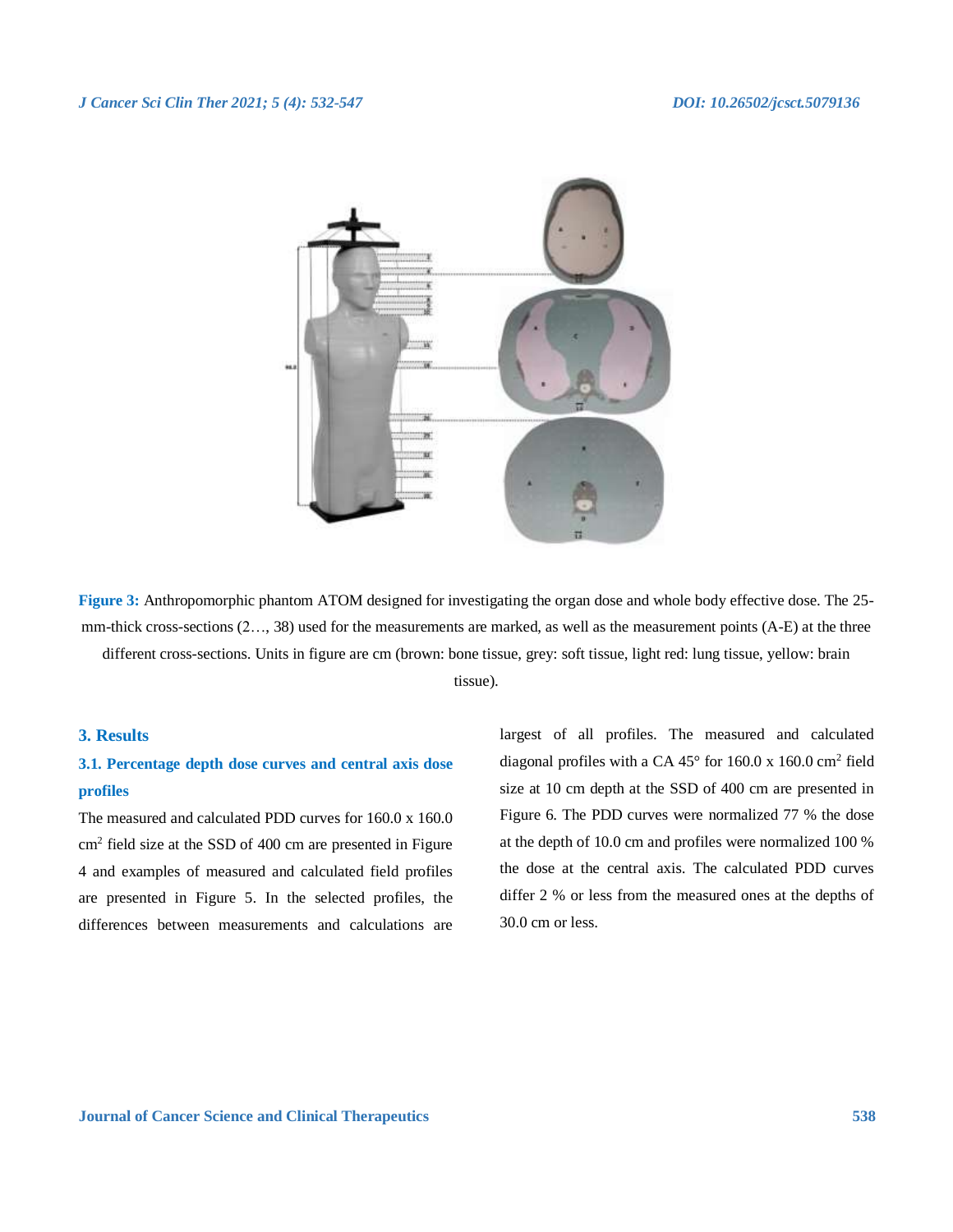

Figure 4: Measured (M) and calculated (C) PDD curves for 160.0 x 160.0 cm<sup>2</sup> field size at the SSD of 400 cm in (a) the IBA Blue Phantom 2 water phantom and in (b) the solid water phantom. Note, there is a different scale in the vertical and the horizontal axes in (a) and (b) (PDD: percentage depth dose, SSD: source-to-surface distance, IC: ionization chamber, MC: Monte Carlo, AAA: analytical anisotropic algorithm, RPL: radiophotoluminescence).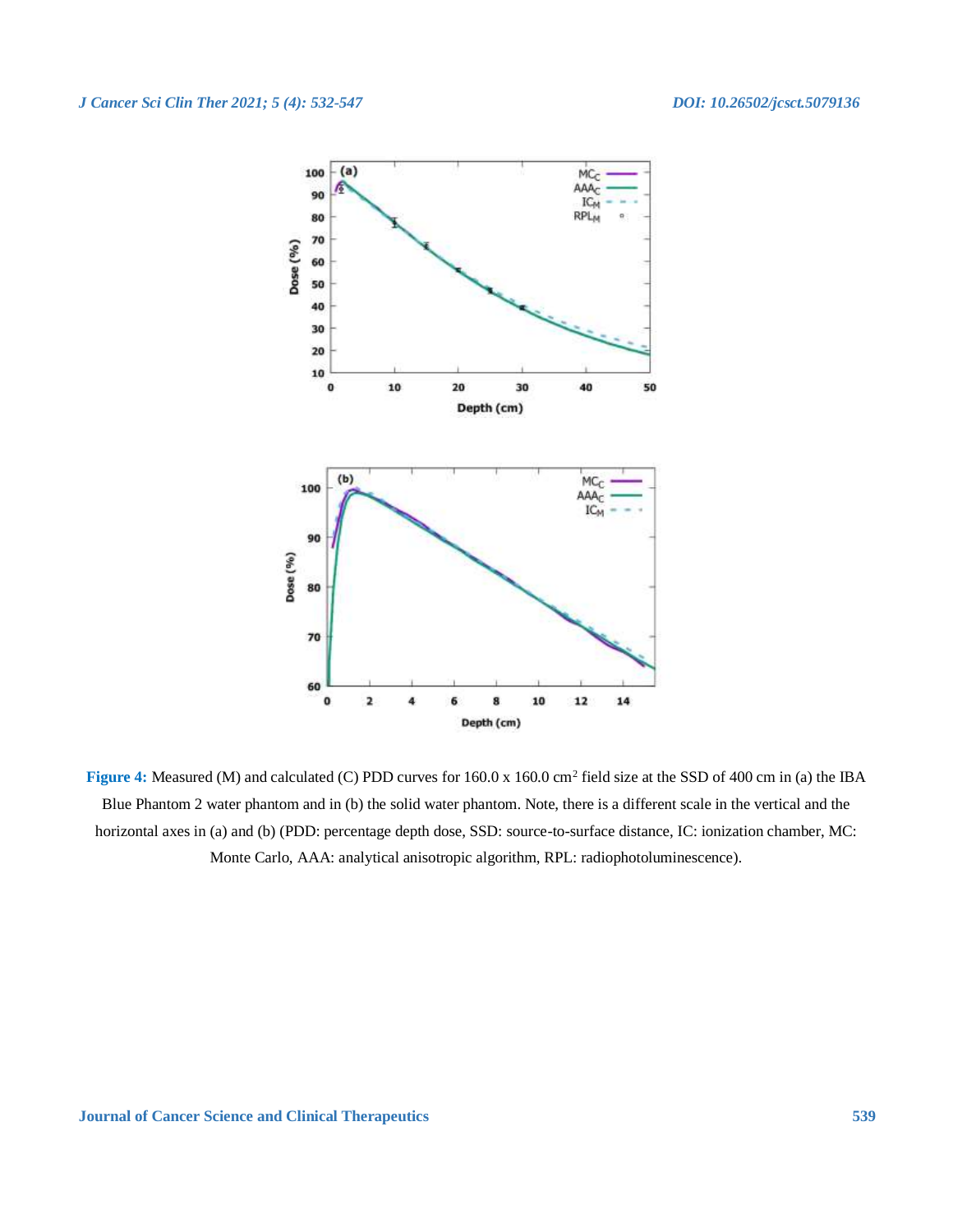

**Figure 5:** Measured (M) and calculated (C) inline (a) and crossline (b) beam profiles for the projected field size of 10.0 x 10.0 cm<sup>2</sup> at the depth of 2.0 cm at the SSD of 400 cm in the IBA Blue Phantom 2 water phantom. In the selected profiles, the differences between measurements and calculations are greater than in the other profiles. The patient would be lying on her/his left side and this would be the AP field (SSD: source-to-surface distance, IC: ionization chamber, MC: Monte Carlo, AAA: analytical anisotropic algorithm, d: depth, FS: field size).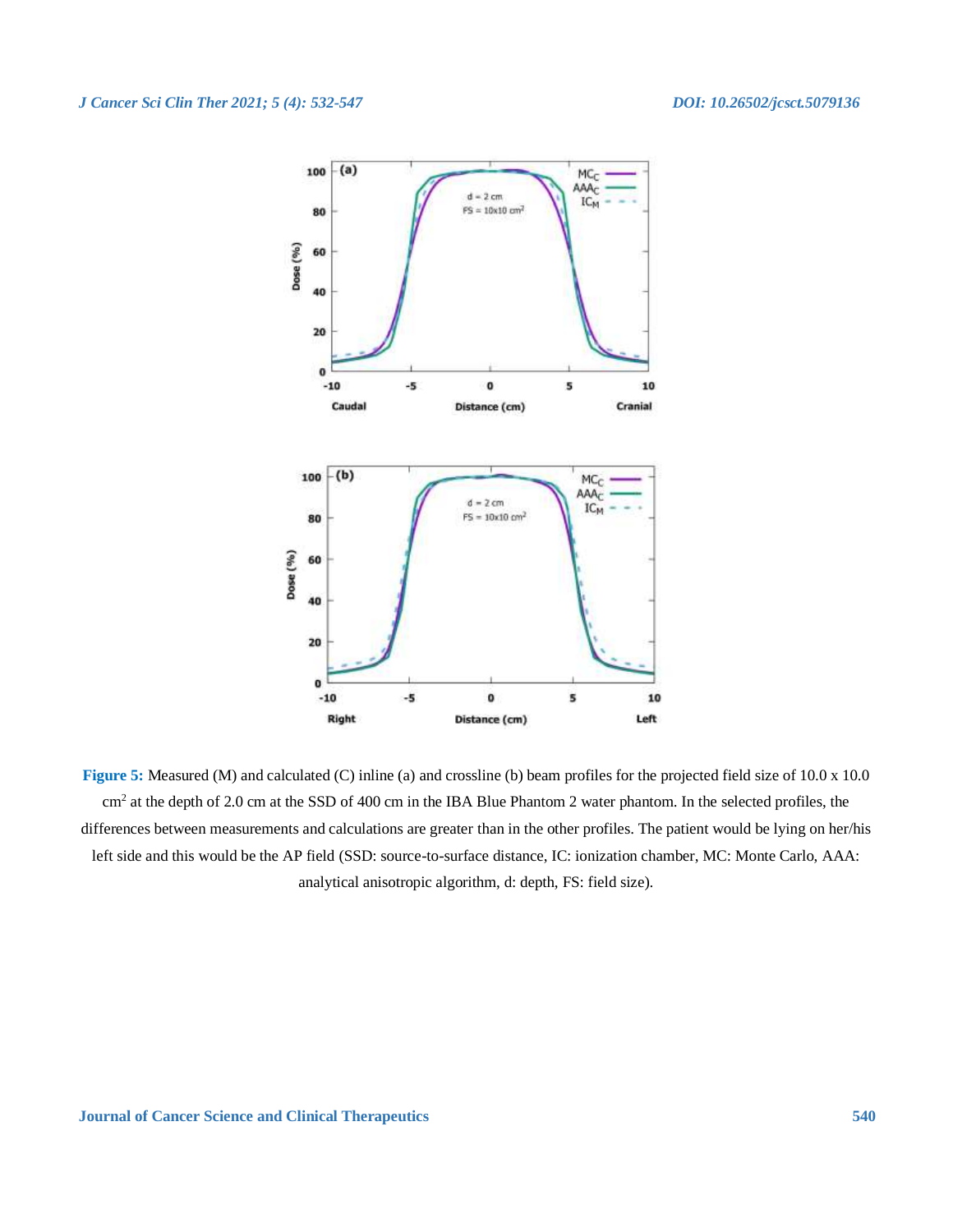

**Figure 6:** Measured (M) and calculated (C) diagonal profiles for  $160.0 \times 160.0 \text{ cm}^2$  field size at the SSD of 400 cm with the collimator rotation angle of 45° and at the depth of 10 cm. (a) the vertical (top-down) diagonal profile. (b) the horizontal (leftright) diagonal profile. Note the modified scaling in the vertical axes (SSD: source-to-surface distance, IC: ionization chamber, MC: Monte Carlo, AAA: analytical anisotropic algorithm, d: depth, FS: field size).

# **3.2. Absolute dose**

Table 1 shows the results of the absolute dose measurements and calculations in two different water phantoms, as well as in a lung phantom. The statistical uncertainty in all MC simulations was 0.3 %. The results show that the AAA- and MC-calculated absolute doses in water are close to the measured ones, overestimating the doses by up to 1.8 % and 2.2 %, respectively. Contrary to that in the lung phantom, the corresponding differences are up to 7.0 % and 3.3 % for the AAA and MC calculations, respectively.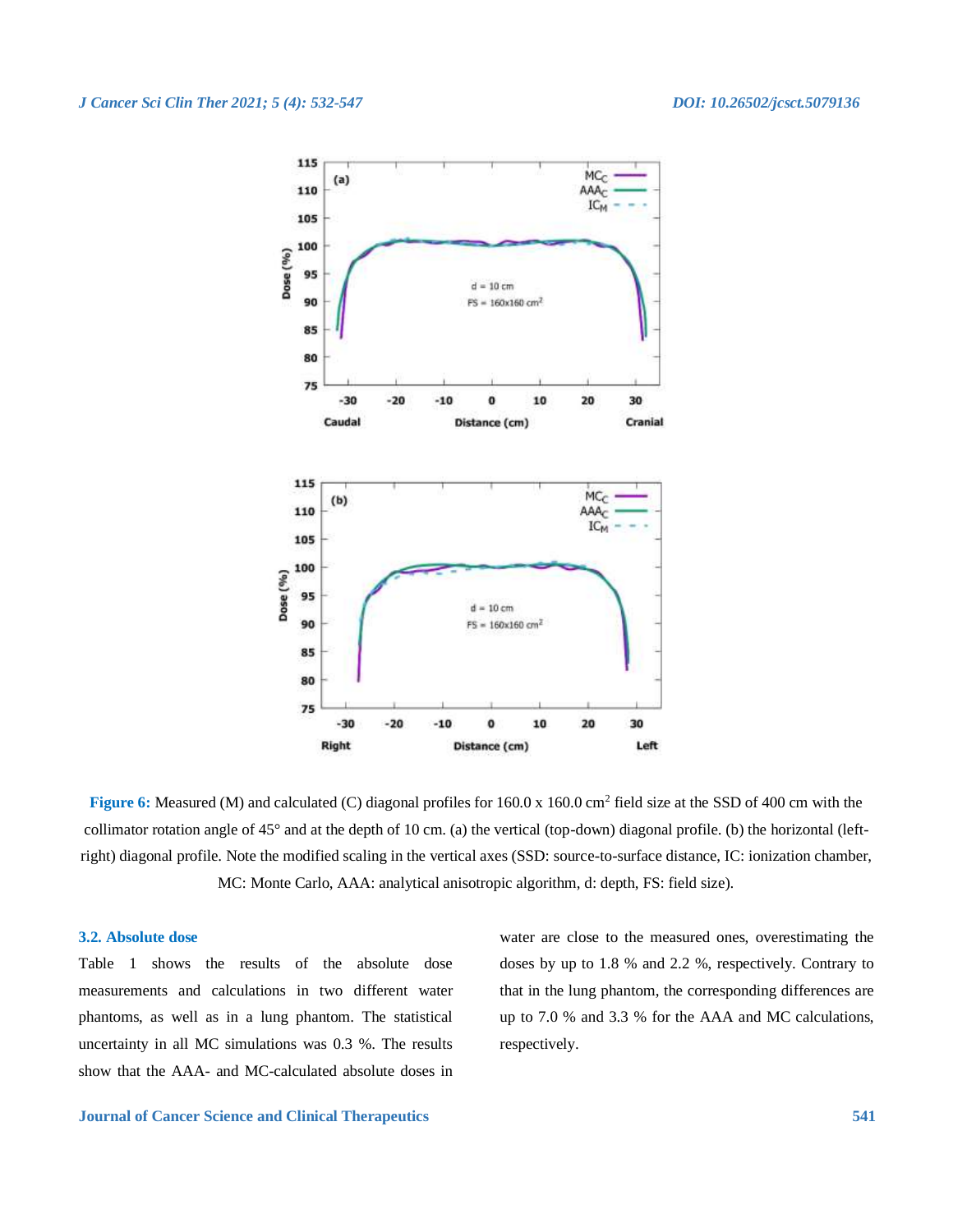|                              | <b>Measured</b> | <b>AAA</b> | MC    | Diff, AAA | Diff, MC |
|------------------------------|-----------------|------------|-------|-----------|----------|
|                              | (cGy)           | (cGy)      | (cGy) | (%)       | $(\%)$   |
| Blue Phantom 2 (10 cm depth) | 1.31            | 1.31       | 1.31  | 0.4       | 0.4      |
| Blue Phantom 2 (20 cm depth) | 0.84            | 0.83       | 0.84  | 0.8       | 0.3      |
| Water phantom (10 cm depth)  | 1.29            | 1.31       | 1.32  | 1.8       | 2.2      |
| Lung phantom                 | 1.09            | 1.18       | 1.06  |           | 3.3      |

Table 1: IC-measured and AAA- and MC-calculated absolute doses using the field size of 10 x 10 cm<sup>2</sup> at the SSD of 400 cm in the IBA Blue Phantom 2, 30 x 30 x 30 cm<sup>3</sup> water phantom and lung phantom (SSD: source-to-surface distance, AAA: analytical anisotropic algorithm, MC: Monte Carlo, IC: ionization chamber).

# **3.3. Anthropomorphic phantom**

Table 2 shows the results of the point dose measurements and calculations in the anthropomorphic phantom and Figure 7 shows AAA and MC dose distributions in the whole body and lung area. The measured doses were corrected with the energy response correction factors deduced from the absolute dose measurements. The results are presented as mean (standard deviation, SD) doses for several measurement points of the same region. The results

show that the measured and MC-calculated doses are in good agreement, the maximum difference of 2.1 % being in the right lung, while for the whole body volume it is only 1.0 % in average. In contrast to the MC calculation, the AAA calculation overestimates the mean dose of whole body volume by 6.2 % in comparison to the measured dose. For the smaller body volumes, the differences can be even larger, up to 8.3 % observed in the head.

|             | <b>Measured</b> | <b>AAA</b> | <b>MC</b>  | Diff, AAA | Diff, MC |
|-------------|-----------------|------------|------------|-----------|----------|
|             | (Gy)            | (Gy)       | (Gy)       | (%)       | (%)      |
| Head        | 1.76(0.02)      | 1.92(0.03) | 1.76(0.02) | 8.3       | $\Omega$ |
| <b>Neck</b> | 1.97(0.10)      | 2.13(0.07) | 2.00(0.10) | 7.8       | 1.5      |
| Right lung  | 2.09(0.07)      | 2.14(0.02) | 2.13(0.02) | 2.6       | 2.1      |
| Left lung   | 2.12(0.10)      | 2.15(0.02) | 2.14(0.04) | 1.4       | 1.2      |
| Mediastinum | 1.72(0.01)      | 1.87(0.02) | 1.73(0.01) | 8.1       |          |
| Pelvis      | 1.88(0.10)      | 2.00(0.07) | 1.90(0.10) | 6.4       | 0.8      |
| Whole body  | 1.91(0.14)      | 2.03(0.03) | 1.93(0.15) | 6.2       |          |

Table 2: RPL- measured and AAA- and MC-calculated mean doses using the field size of 160 x 160 cm<sup>2</sup> at the SSD of 400 cm in the anthropomorphic phantom. The standard deviations (SD) are in parenthesis (RPL: radiophotoluminescence, AAA: analytical anisotropic algorithm, MC: Monte Carlo, SSD: source-to-surface distance).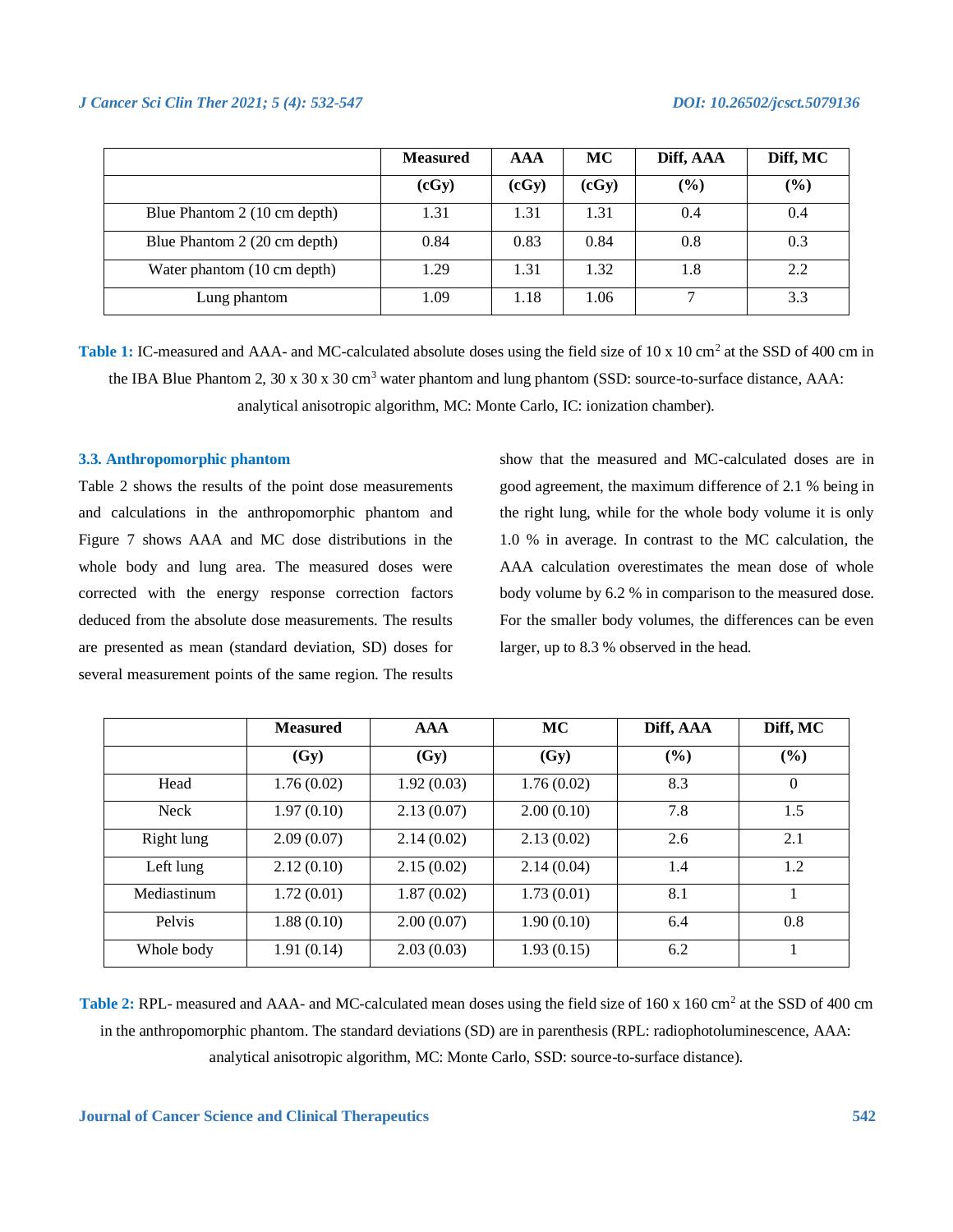

**Figure 7:** Dose distribution of AAA and MC in the whole body and lung area. (a) Dose in a whole body calculated with AAA. (b) Dose in a whole body calculated with MC. (c) Dose in a lung area calculated with AAA. RPL measurement points are marked with white crosses (d) Dose in a lung area calculated with MC (MC: Monte Carlo, AAA: analytical anisotropic algorithm, RPL: radiophotoluminescence).

# **4. Discussion**

In this study, we evaluated the applicability of the Varian Eclipse's AAA version 15.6.04 for TBI treatments at the extended SSD of 400 cm. Several studies have investigated the accuracy of TPSs, but only a few of those have utilized Eclipse's AAA calculation. Lamichhane et al. [5] validated both AAA 11.0.47 and Acuros 11.0.47 at the extended SSD of 400 cm and they concluded that AAA's relative dose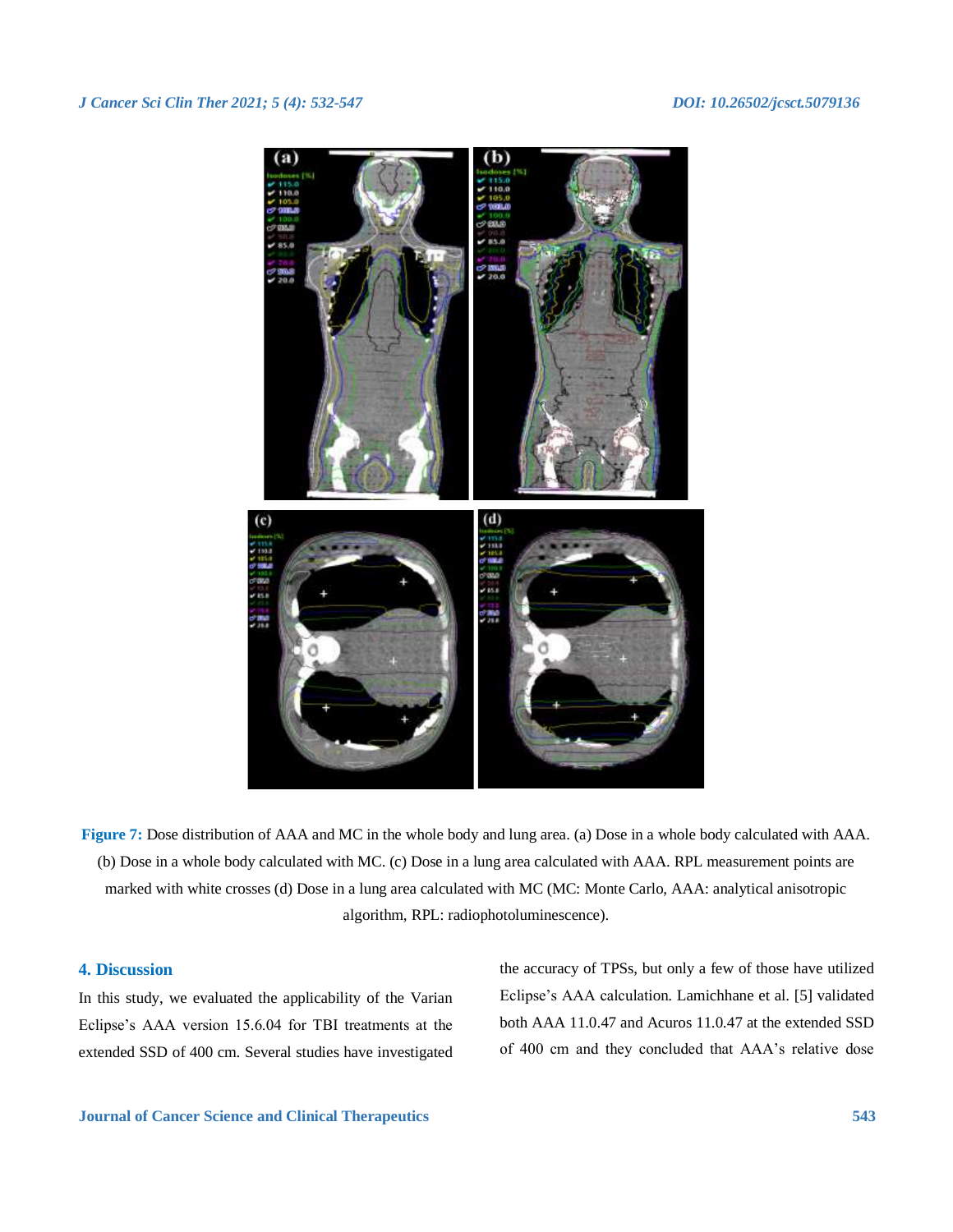distribution agreed well with the measurements. However, the deviation in absolute dose exceeded by up to 10 % and therefore, it was not recommended for the TBI calculation. Hussain et al. [6] validated AAA 8.6.15 at the extended SSD of 179.5 cm. Their conclusion was that the AAA's prediction of the dose distributions in water is accurate, the largest overestimation of dose being 4.9 % in the chest region. In addition, Lamichhane et al. [7] evaluated AAA and Acuros algorithms in Eclipse 15.6.04 to calculate the doses in the lungs shielded with blocks. They concluded that the AAA and Acuros calculation should be used with caution, as assistance with the clinical decision-making. Moreover, the AAA was able to provide good absolute dose agreement, when the relative electron density was optimized. Tyson et al. [8] evaluated field-in-field technique using AAA 10.0.28 and stated it to be more accurate than the current conventional TBI calculation methods. To our knowledge, this is the first time the EGSnrc MC methods are used to evaluate the accuracy of AAA (version 15.6.04) calculation in the TBI treatments at the SSD of 400 cm.

In general, both PDD curves and central axis dose profiles were clinically acceptable. All calculated and measured PDD curves were in good agreement for the first 30.0 cm in depth, whereas at larger depths the calculated curves began to deviate slightly from the measured ones. This deviation has only a small effect on the TBI treatments, if the patients are treated using the AP/PA technique. Naturally, the effect becomes more important with obese patients thicker than 40 cm in the direction of x-ray beam propagation. The dose profiles, both measured and MC-calculated ones, are almost identical in the inline axis, and also AAA-calculated profiles differ only slightly from them. The largest discrepancy in all profiles is in the crossline axis in the region of the field edge. The measured crossline profiles are more gently curved in top of the field edge (the left side in Figure 5b). The difference seems to be largest with the smallest field size of  $10.0 \times 10.0$  cm<sup>2</sup> that is probably due to mechanical inaccuracy of the jaw positions. In comparison to the SSD of 100 cm in the standard conditions, all the mechanical inaccuracies are multiplied by four when the SSD of 400 cm is used. This same effect can be noticed also in the MC calculation where one has to manually input the coordinates of the jaw edges to move jaws in certain positions. The difference can be partly due to the slightly different energy spectrum at extended SSDs. In practice, however, this has no clinical significance due to the large field size of  $40.0 \times 40.0 \text{ cm}^2$  used in the TBI treatment. The AAA-calculated crossline profiles are in good agreement, when compared with those from the measurements. The diagonal profiles calculated and measured in the BP2 phantom are in relatively good agreement. The physical size of the BP2 phantom limits the extent of measured profiles. There can be seen a tilt in the measured diagonal profile (Figure 7b). It is located on the top side of the phantom. The tilt is probably due to differences in the scattering materials (air vs. lift table). The discrepancies in the profiles between the MC calculation and the measurements can be due to differences in the TrueBeam and the manufacturer's MC input file, describing the initial electron beam hitting the X-ray target and treatment head geometry above the jaws, which was used to generate the phase-space files. The PDD and beam profile results are consistent with those presented by Lamichhane et al. [5], where they have normalized their PDDs to the dose maximum and concluded that the AAA underestimates doses. Our results suggest that the AAA underestimates the dose at larger depths than 30 cm, while both of these studies indicate that the photon energy of AAA was lower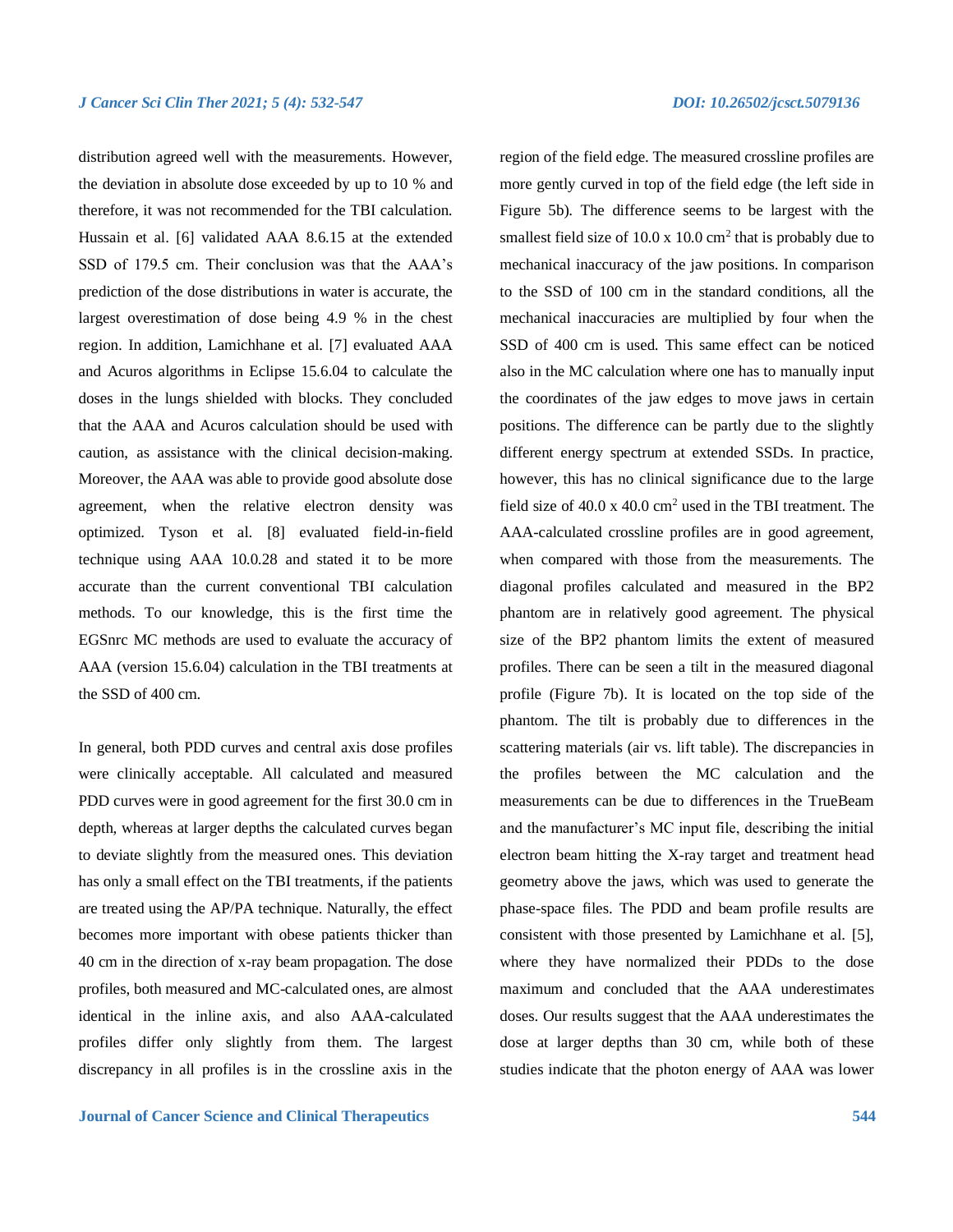than the actual one. The differences between these studies can be due to different versions of the Eclipse.

All calculated and measured absolute dose results in water are almost identical, most of the differences being less than 1.0 %. The largest observed difference was 1.8 % for both calculations compared with measurements, when the small water phantom was used. In comparison to the measured results, the AAA- and MC-calculated results in lung phantom differed by 7.0 % and 3.3 %, respectively. Such a large difference is probably due to the fact that in the AAA calculation the results are based on dose-to-water approach, while in the MC calculation and measurements results are based on dose-to-medium approach. The observed deviations are not as large as Lamichhane et al. [5] observed (27.6 %) that is probably due to different calculation methods. They observed the largest deviations, when they calculated doses in the CT-scanned phantoms containing the IC. This method was abandoned in this study because of the calibration of the used IC. Our results suggest that the AAA calculation can handle quite well the small-field dose calculations at the extended SSD of 400 cm that would be important for the use of field-in-field technique in the TBI treatment planning. These results are equivalent with the results by Tyson et al. [8]. When the described dose is more than 10 Gy, the field-in-field technique could be used for shielding the critical organs, such as lungs. However, for the implementation of more sophisticated methods such as field-in-field approach to the TBI treatments, additional work is still needed.

When comparing the results achieved in the anthropomorphic phantom, we noticed that the AAA calculation overestimates the mean dose of whole body volume by about 6 % compared with the measurements, the largest difference being 8.3 % in the head. The difference between AAA and MC can be observed also in Figure 7. Somewhat surprisingly in the lungs, both AAA and MC calculations have almost identical results and in comparison to the measurements, the largest differences of 2.6 % and 2.1 %, respectively, are observed in the right lung. Our results cannot be compared directly with those by Lamichhane et al. [5] because of the way they used the radiochromic film. In the end, however, they came to a conclusion that the dose distribution is good that is in line with our results. TPSs may introduce minor systematic errors in the calculations at an extended SSD, but they are most likely more accurate than the commonly used traditional calculations that they could replace.

# **5. Conclusions**

In conclusion, our data indicate that an AAA calculation is a feasible and quite accurate way to perform clinical TBI treatment planning at the extended SSD of 400 cm. The calculated and measured PDD curves were in good agreement at the depths of 30.0 cm or less. Also, the central axis dose profiles were clinically acceptable, having the largest uncertainties close the field edges. One needs, however, to pay attention to these issues in particular, if obese patients are going to be treated. The AAA calculation functioned well with the small field sizes, while with the large field sizes it overestimated the mean dose by 6.2 % in the whole body volume. These results suggest that in order to achieve a higher level of accuracy in the TBI planning, one must carefully validate the TPS at extended SSDs.

# **Conflict of interest**

No conflicts of interest.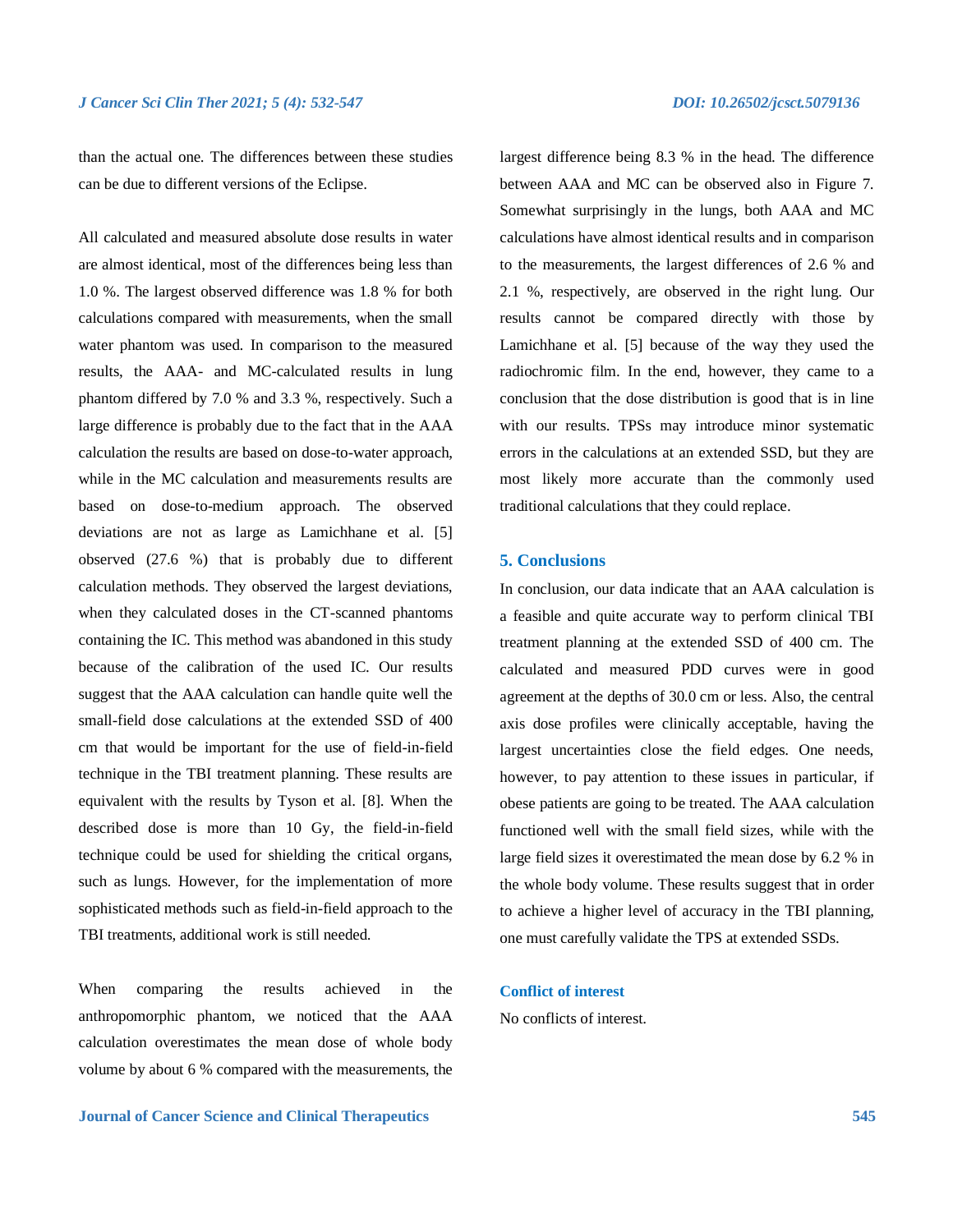# **Acknowledgments**

The authors want to thank the radiographers Anita Kaijanen and Anna Nieminen for their kind help in radiological examinations at the Department of Oncology and Radiotherapy of Turku University Hospital (Turku, Finland).

### **Funding**

This work was supported by the Division of Imaging of Turku University Hospital [grant number 14607] and the State Research Funding of Finland [grant number K3009]. The funding had no role in: study design; in the collection, analysis and interpretation of data; in the writing of the report; nor in the decision to submit the article for publication.

# **References**

- 1. Wong JYC, Filippi AR, Dabaja BS, et al. Total Body Irradiation: Guidelines from the International Lymphoma Radiation Oncology Group (ILROG). Int J Radiat Oncol Biol Phys 101 (2018): 521-529.
- 2. Khan FM, Gibbons JP. The Physics of Radiation Therapy. 5th ed. Philadelphia: Lippincott Williams & Wilkins (2014).
- 3. Pierce G, Balogh A, Frederick R, et al. Extended SSD VMAT treatment for total body irradiation. J Appl Clin Med Phys 20 (2019): 200-211.
- 4. Jahnke A, Jahnke L, Molina-Duran F, et al. Arc therapy for total body irradiation  $- A$  robust novel treatment technique for standard treatment rooms. Radiother Oncol 110 (2014): 553-537.
- 5. Lamichhane N, Patel VN, Studenski MT. Going the distance: validation of Acuros and AAA at an

extended SSD of 400 cm. J Appl Clin Med Phys 17 (2016): 63-73.

- 6. Hussain A, Villarreal-Barajas E, Brown D, et al. Validation of the Eclipse AAA algorithm at extended SSD. J Appl Clin Med Phys 11 (2010): 90- 100.
- 7. Lamichhane N, Studenski MT. Improving TBI lung dose calculations: Can the treatment planning system help? Med Dosim 45 (2019): 168-171.
- 8. Tyson TE, Podgorsak MB, Singh AK, et al. Improved dose homogeneity using electronic compensation technique for total body irradiation. J Appl Clin Med Phys 19 (2018): 159-167.
- 9. Taylor ML, Kron T, Franich RD. A contemporary review of stereotactic radiotherapy: Inherent dosimetric complexities and the potential for detriment. Acta Oncol (Madr) 50 (2011): 483-508.
- 10. Chetty IJ, Curran B, Cygler JE, et al. Report of the AAPM Task Group No. 105: Issues associated with clinical implementation of Monte Carlo-based photon and electron external beam treatment planning. Med Phys 34 (2007): 4818-4853.
- 11. Chakarova R, Krantz M. A Monte Carlo evaluation of beam characteristics for total body irradiation at extended treatment distances. J Appl Clin Med Phys 15 (2014): 4708.
- 12. Serban M, Seuntjens J, Roussin E, et al. Patientspecific compensation for Co-60 TBI treatments based on Monte Carlo design: A feasibility study. Phys Medica 32 (2016): 67-75.
- 13. Kawrakow I, Mainegra-Hing E, Rogers DWO, et al. The EGSnrc Code System: Monte Carlo Simulation of Electron and Photon Transport, NRCC Report PIRS-701. Natl Res Counc Canada (2019): 2001- 219.